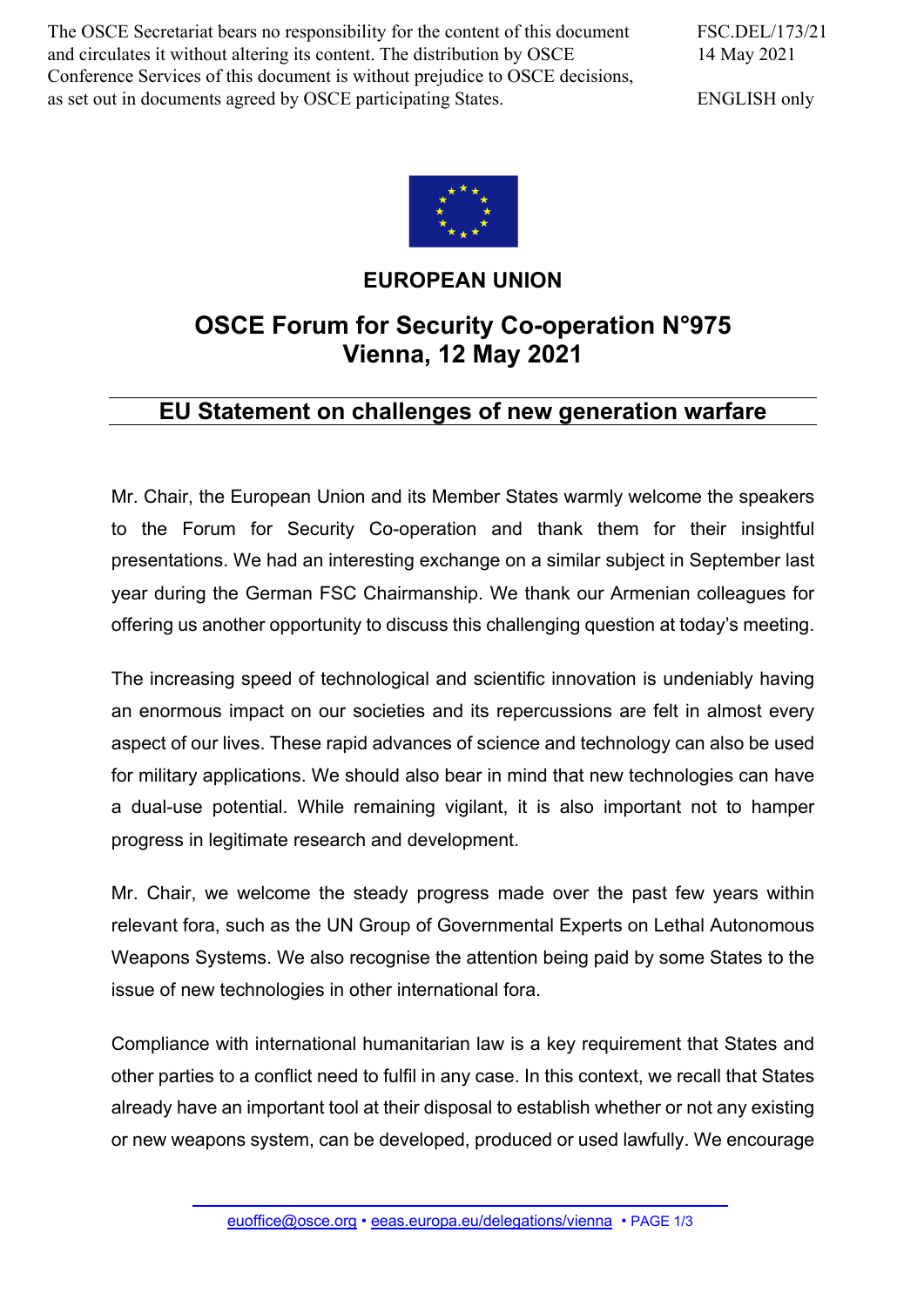all States to conduct legal weapons reviews, as required by Article 36 of Additional Protocol I to the Geneva Conventions.

The use of new military technologies can create challenges and may influence threat perceptions. This is of particular importance to our Organization and to our instruments that have been developed to ensure dialogue, transparency and confidence building across the OSCE.

In this context, we wish to underline that the Vienna Document remains one of our key instruments in this area despite the recent strains. We underline the importance of its full implementation, in letter and spirit, and remain supporters of its substantial modernisation. We see benefit in voluntary briefings in the FSC, which also aim to increase transparency, dispel concerns and strengthen confidence between OSCE participating States. We encourage the principle of reciprocity and note that these briefings cannot be a substitute for mandatory transparency and reporting measures. Furthermore, we recall the Hamburg Declaration and value the Structured Dialogue on the current and future challenges and risks to security in the OSCE area as an opportunity to renew a meaningful exchange in this area. We also recall the strong commitment of the OSCE participating States to full implementation and further development of arms control agreements, which is essential for enhancing military and political stability within the OSCE area.

Thank you.